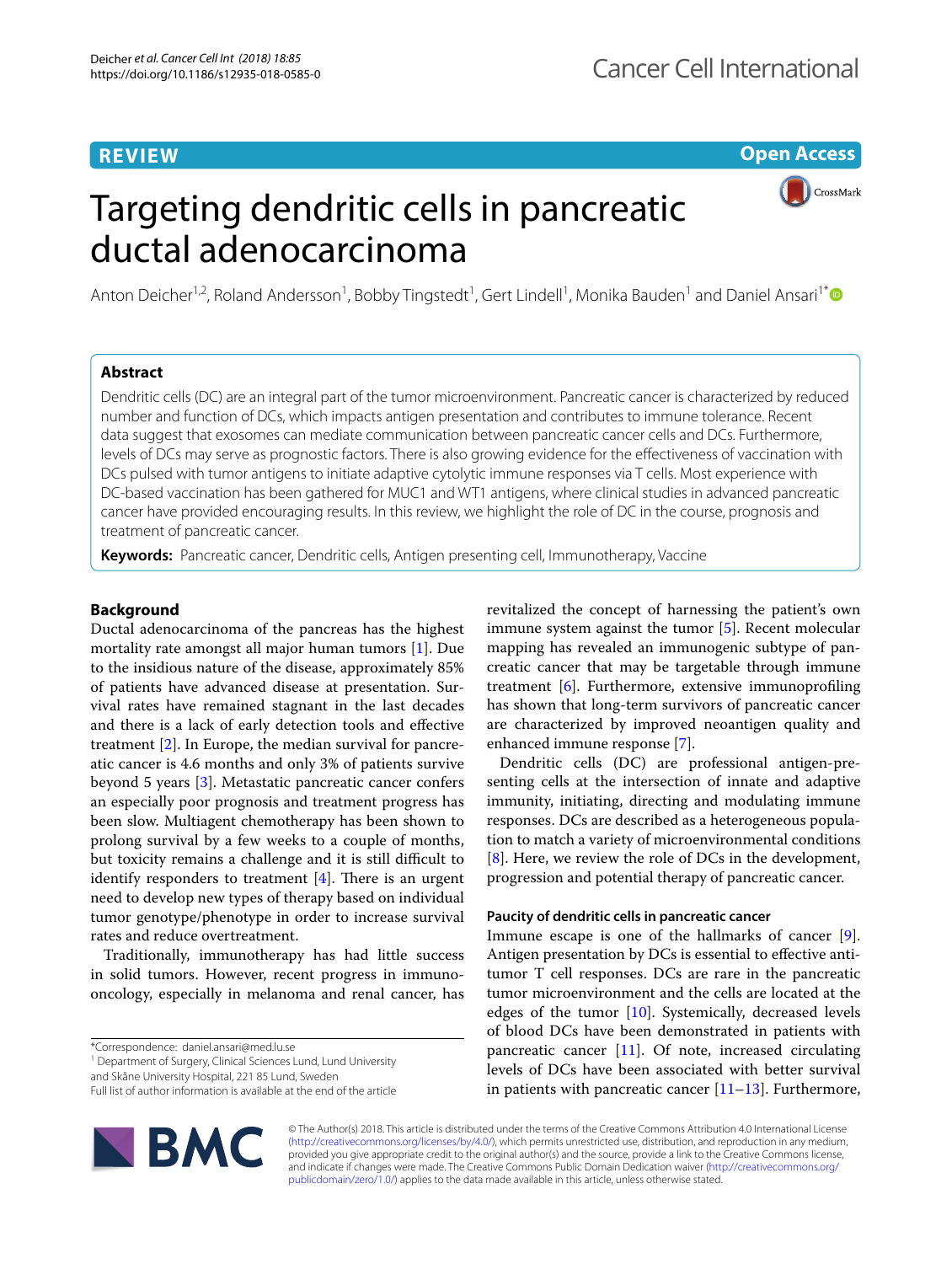surgical removal of the pancreatic tumor was shown to improve blood DC function, supporting a tumor-derived infuence on immune function [\[14](#page-5-12)].

Chronic pancreatitis is a major risk factor for pancreatic cancer. However, the molecular mechanisms bridging these entities are not well understood. It has been postulated that chronic infammation not only promotes tumor development through the release of e.g. growth factors, but also indirectly by impairing the ability of DCs to activate immune responses against the tumor [[11\]](#page-5-10).

#### **Mechanisms of dendritic cell suppression**

The host immune reaction to pancreatic cancer is reported to change from immune surveillance to immune tolerance during disease progression. This is mediated by CXCL17 and ICAM2 [[15](#page-5-13)]. Furthermore, tumor-derived cytokines, such as TGF-beta, IL-10, and IL-6, have been reported to suppress DC survival and proliferation [\[16](#page-5-14)]. Expansion of immature myeloid cells in the circulation as well as the spleen might further compromise the immune response. Levels of circulating myeloid derived suppressive cells (MDSCs) have been reported to be increased in pancreatic cancer, which may promote tumor progression [[17](#page-5-15), [18](#page-5-16)]. MDSCs produce nitric oxide (NO) and inhibit DC activation in pancreatic cancer [\[19\]](#page-5-17).

## **Subpopulations of dendritic cells**

DC can differentiate into distinct subpopulations depending on microenvironmental stimuli, leading to proliferation of myeloid DCs that induce Th1 cell activation or plasmacytoid DCs that facilitate immunosuppressive T cell development. Tumor-derived cytokines have been reported to induce a tolerogenic plasmacytoid DC phenotype [\[16](#page-5-14)]. Furthermore, recent data suggest the existence of a specific subset  $CD11b<sup>+</sup>DCs$  that establish an immunosuppressive microenvironment, which favors metastatic progression through the expansion of regulatory T cells (Tregs) and suppression of  $CD8+T$  cells [\[20](#page-5-18)]. These findings indicate that pancreatic cancer is characterized not only by reduced numbers of DCs, but also a complex modulation of DC subpopulations, which afects tumor development.

#### **Maturation of dendritic cells**

Defective maturation of DCs may contribute to the development of a tumor-tolerant immune status. It has been found that semi mature blood DCs exist in pancreatic cancer patients, likely mediated by infammatory factors released from the tumor  $[21]$  $[21]$ . These DCs have lost their ability to act as professional antigen presenting cells and activate T cell responses, and this leads to suppression of adaptive immune responses.

#### **Aberrant antigen presentation**

Altered antigen processing and presentation is an important mechanism by which cancers evade the immune system. Pancreatic tumors are characterized by a loss or down-regulation of antigen-processing and antigen presenting molecules, including the human leucocyte antigen (HLA) class I and transporter for antigen presentation (TAP). Reduction of HLA class I expression was observed in 76% of pancreatic cancer cases and 53% of cases had reduced TAP expression [[22\]](#page-5-20).

# **Crosstalk between pancreatic cancer cells and dendritic cells**

Exosomes are nanovesicles of endocytic origin that are released by many cell types into the extracellular microenvironment. Exosomes contain proteins, mRNAs, microRNAs and lipids and play a central role in intercellular communication [\[23\]](#page-5-21). Pancreatic cancer cells and DCs release exosomes that infuence the tumor-immune function. In a mathematical model, it was reported that pancreatic cancer cells shed exosomes that inhibit immune responses by DCs, while DCs secrete exosomes that induce apoptosis of pancreatic cancer cells [[24](#page-5-22)]. A previous study revealed that pancreatic cancer-derived exosomes attenuate DC-mediated tumor suppressive responses initiated by TLR4 [\[25\]](#page-5-23). Furthermore, pancreatic cancer-derived exosomes have been shown to inhibit regulatory factor X-associated protein expression through miR-212-3p. This may result in decreased expression of major histocompatibility complex (MHC) II and lead to immune tolerance of DCs  $[26]$  $[26]$ . Thus, tumorderived exosomes regulate host immunosuppression by infuencing the function and diferentiation of DCs [\[27](#page-5-25)].

## **Prognostic role of dendritic cells**

The numbers of circulating DCs have been found to be an independent prognostic factor for prolonged survival in pancreatic cancer [[12](#page-5-26), [13\]](#page-5-11). However, distinct subsets of DCs may have diverging prognostic potential. For example, an increased level of immune tolerant immature DCs were shown to result in shorter survival [[28](#page-5-27)].

# **Treatment with dendritic cell‑based vaccines**

The basic idea of tumor vaccination is to confront (pulse) antigen presenting cells such as DCs with tumor-associated antigens to achieve presentation and thereby induce cytotoxic T cells. Diferent methods exist to pulse DCs: (a) synthetic peptides or purifed proteins, (b) DNA, RNA or viruses (transfection), (c) tumor lysates or autophagosomes or (d) fusing tumor cells with DC (Fig. [1](#page-2-0)).

The use of peptides, DNA or RNA as a pulsation media results in a highly specifc immune response. However,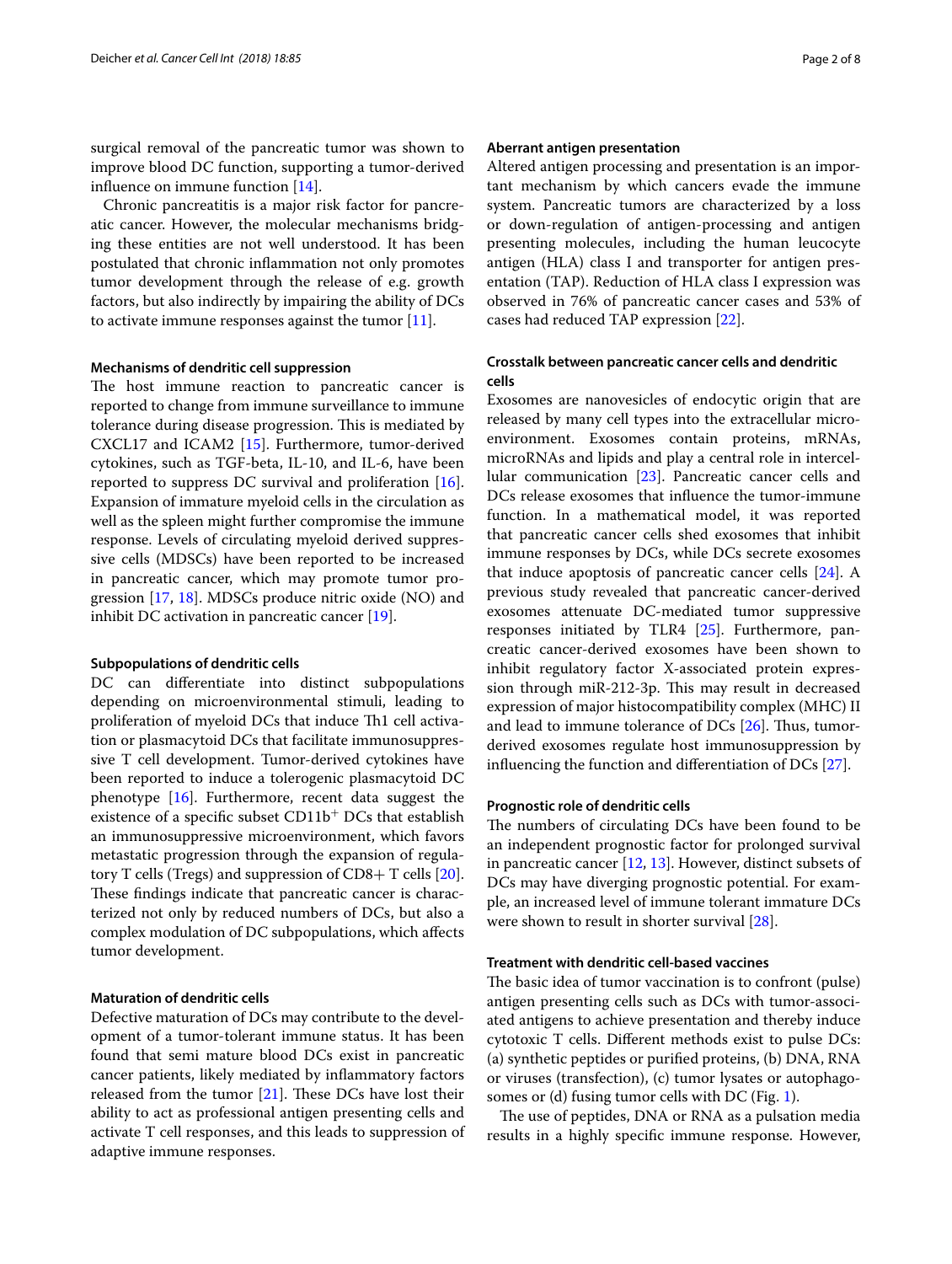

<span id="page-2-0"></span>the applicable antigens need to be present in the patient, which reduces the range of treatable cases and requires genetic/proteomic analyses. Even so, a risk of cross-reactivity remains. Furthermore, peptides are restricted to a specifc antigen presenting HLA molecule, which in turn narrows the number of benefting patients. Genomic media allows for a broader selection of presenting HLA molecules and might therefore beneft a wider range of patients. However, (c)DNA requires entry into the nucleus and RNA is unstable, which are known limitations [\[29](#page-6-0)].

Tumor lysates allow for a broad selection of tumor associated antigens (TAAs) and thereby a more comprehensive tumor attack. However, the exact mechanisms and target structures of this method often remain unclear, and the risk of cross reactivity might be high.

Fusion of tumor cells with DCs is an interesting method to improve tumor antigen presentation. The approach also results in a wide range of presented antigens, but clinical studies are necessary to assess efficacy.

# **Tumor associated antigens in pancreatic cancer**

To date, diferent TAAs in pancreatic cancer have been discovered and are currently under investigation. Despite mostly having been investigated in vitro or in animal models, the frst clinical data are already present (Table [1\)](#page-3-0).

# *MUC1*

MUC1 is a glycoprotein that is expressed in nearly all pancreatic cancers [\[30\]](#page-6-1). Transfected DCs with liposomal MUC1 cDNA were evaluated as a vaccine in 10 patients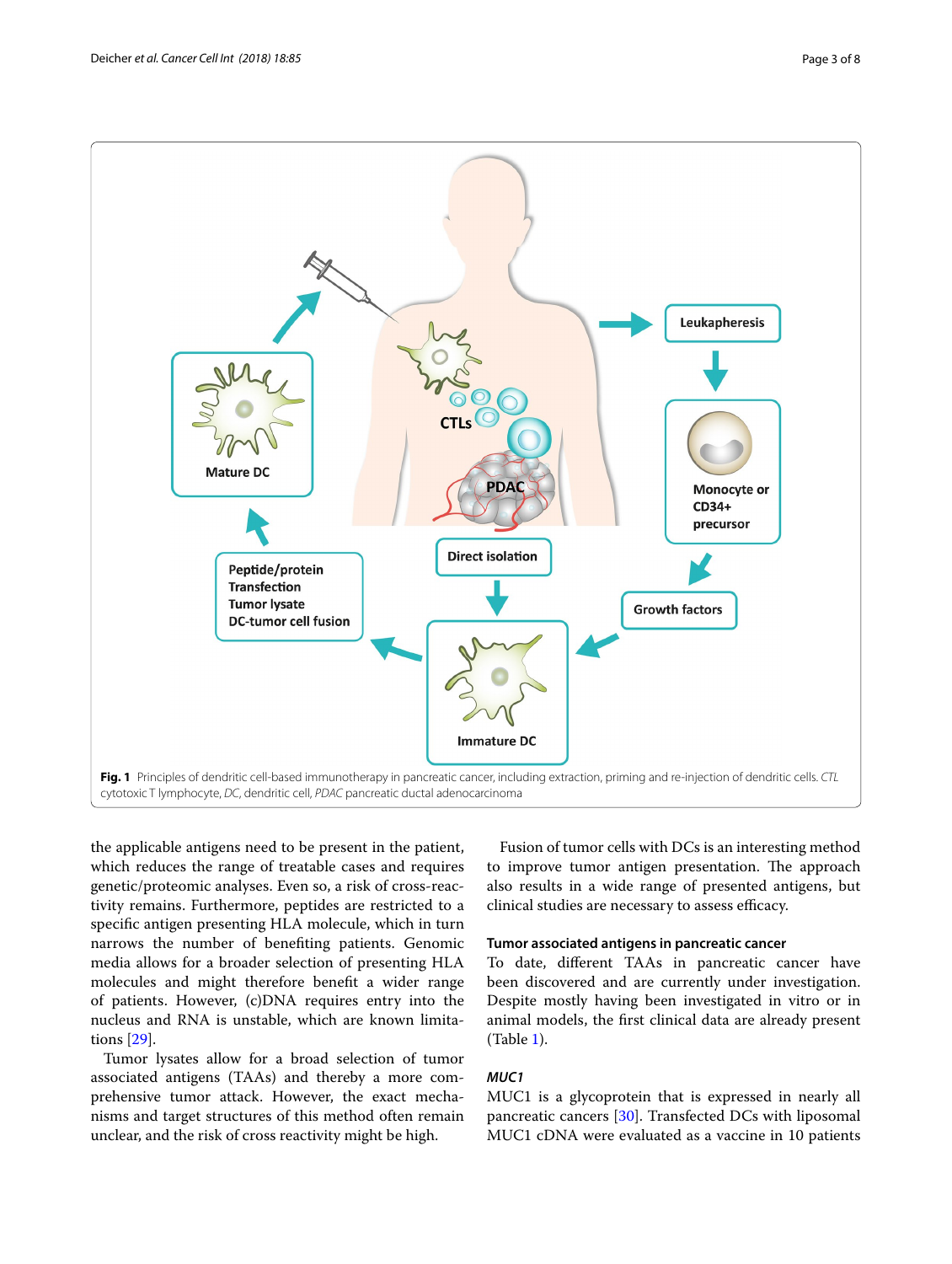| Tumor-associated antigen                    | Year | N <sup>a</sup> | Stage        | <b>Pulsation</b> | R                                    | SD             | PD             | Median<br>survival<br>(months) |
|---------------------------------------------|------|----------------|--------------|------------------|--------------------------------------|----------------|----------------|--------------------------------|
| MUC1                                        |      |                |              |                  |                                      |                |                |                                |
| Pecher et al. [31]                          | 2002 | $\overline{2}$ | Unresectable | <b>cDNA</b>      |                                      | $\mathbf 0$    | $\overline{2}$ |                                |
| Kondo et al. [32]                           | 2008 | 20             | Unresectable | Peptide          | $\mathbf{1}$                         | 5              | 14             | 9.8 <sup>b</sup>               |
| Lepisto et al. [33]                         | 2008 | 12             | Resectable   | Peptide          | $\overline{4}$                       |                |                | 26                             |
| Rong et al. [34]                            | 2012 | $\overline{7}$ | Unresectable | Peptide          |                                      | $\mathbf 0$    | $\overline{7}$ |                                |
| Shindo et al. [35]                          | 2014 | 42             | Unresectable | mRNA             | $\overline{4}$                       | 22             | 16             | 13.9                           |
| WT1                                         |      |                |              |                  |                                      |                |                |                                |
| Koido et al. [37]                           | 2014 | 10             | Unresectable | Peptide          |                                      | $\overline{7}$ | 3              |                                |
| Takakura et al. [39], Tsukinaga et al. [40] | 2015 | $\overline{7}$ | Unresectable | Peptide          |                                      | 6              | 1              | 10.8                           |
| Mayanagi et al. [38]                        | 2015 | 10             | Unresectable | Peptide          |                                      | 6              | $\overline{4}$ | 8.3                            |
| Okamoto et al. [41]                         | 2016 | 255            | Unresectable | Peptide          |                                      |                |                | 9.9                            |
| Mesothelin                                  |      |                |              |                  |                                      |                |                |                                |
| Thomas et al. [43]                          | 2004 | 14             | Unresectable | Peptide          | Immunological response in 3 patients |                |                |                                |
| <b>KRAS</b>                                 |      |                |              |                  |                                      |                |                |                                |
| Gjertsen et al. [45]                        | 1996 | 5              | Unresectable | Peptide          |                                      | 3              | $\overline{2}$ | 5                              |
| hTERT, CEA, survivin                        |      |                |              |                  |                                      |                |                |                                |
| Mehrotra et al. [55]                        | 2017 | 12             | Unresectable | Peptide          |                                      |                |                | 7.7                            |
| CEA, HER2, WT1                              |      |                |              |                  |                                      |                |                |                                |
| Kimura et al. [56]                          | 2012 | 49             | Unresectable | Peptide          | $\overline{7}$                       | 10             | 32             | 11.8                           |
| CEA, MUC1                                   |      |                |              |                  |                                      |                |                |                                |
| Nakamura et al. [59]                        | 2009 | 12             | Unresectable | Peptide, lysate  |                                      |                |                | 9                              |
| Tumor cell lysate                           |      |                |              |                  |                                      |                |                |                                |
| Bauer et al. [61]                           | 2011 | 12             | Unresectable | Lysate           | 1                                    | $\overline{2}$ | 9              | 10.5                           |

<span id="page-3-0"></span>**Table 1 Published series on dendritic cell-based immunotherapy in pancreatic cancer**

*PD* progressive disease, *R* partial or complete response to therapy, *SD* stable disease

<sup>a</sup> Only patients with pancreatic cancer were considered.

**b** Mean survival time

with metastatic breast, pancreatic and ampullary cancer  $[31]$  $[31]$ . The study showed the feasibility and toleration of tumor vaccination and reported an increased cytotoxic T-lymphocyte (CTL) response in the pancreatic cancer patients. The clinical benefit of MUC1-DCs and MUC1-CTLs was evaluated in 20 patients with unresectable or recurrent pancreatic cancer. Complete response was noted in 1 patient, and stable disease noted in 5 patients. The mean survival was 9.8 months  $[32]$  $[32]$ . Another study evaluated the clinical efficacy of a MUC1 peptide-loaded DC vaccine in 12 pancreatic and biliary cancer patients following surgical resection. The vaccine was well tolerated and no toxicity was observed. Four vaccinated patients are alive up to 5 years after surgery [\[33\]](#page-6-4). MUC1 peptide-pulsed DCs were evaluated in the treatment of 7 patients with metastatic or recurrent pancreatic cancer. The vaccination was well tolerated and capable of inducing immunological response, but no clinical beneft was noted [[34\]](#page-6-5). Combination therapy using MUC1-mRNAtransfected DCs, MUC1-CTLs and gemcitabine was evaluated in 42 patients with unresectable or recurrent

pancreatic cancer. Mean survival was 13.9 months. Patients who received high dose MUC1-DCs and MUC1- CTLs had signifcantly enhanced survival (16.5 months vs 5.7 months;  $p < 0.001$ ) [[35\]](#page-6-6). These data suggest that MUC1 is a promising TAA, considering both the reported feasibility and to some extend the efectiveness of DC-based MUC-1 specifc immunotherapy.

# *WT1*

Wilms tumor gene (WT1) encodes a zinc fnger transcription factor that plays an important role in cell growth and differentiation. The WT1 protein is highly expressed (75%) in pancreatic cancers [[36](#page-6-7)]. Treatment with DCs pulsed with WT1 peptides and chemotherapy in advanced pancreatic cancer has been evaluated in several small series from Japan  $[37-40]$  $[37-40]$ . The protocol was subsequently presented as a retrospective, multicenter analysis including 255 patients  $[41]$  $[41]$ . The median overall survival from diagnosis was 16.5 months and 9.9 months following treatment with standard chemotherapy combined with peptide-pulsed DC vaccines. The median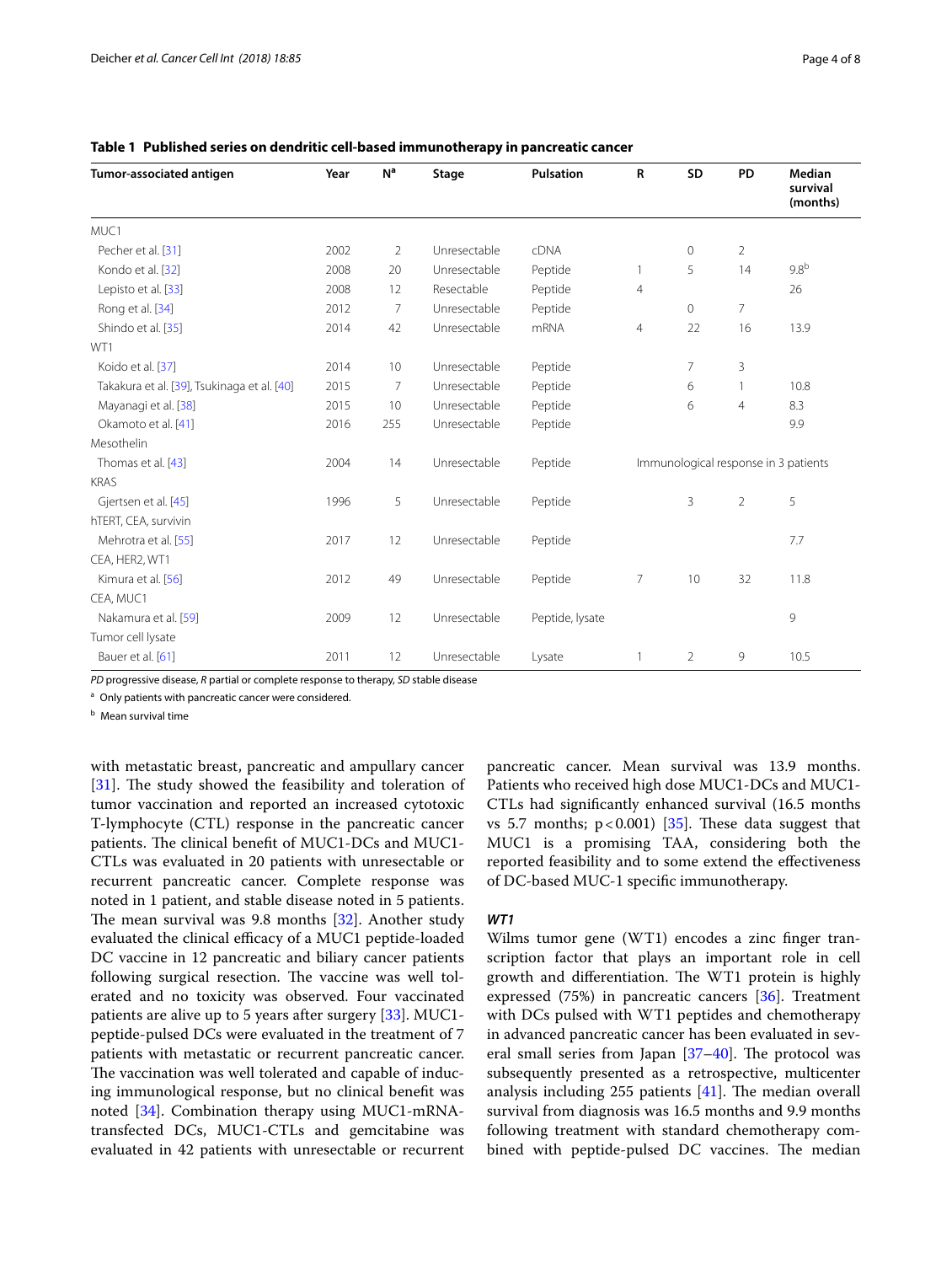survival time of the patients with positive delayed type hypersensitivity skin reaction was signifcantly prolonged compared to that of the patients with negative reaction  $(p=0.015)$ . These findings based on WT1-specific immunotherapy are promising, but more research is needed to stratify patient and determine responders.

### *Mesothelin*

Mesothelin has been found to be overexpressed in the majority of pancreatic tumors, with a detection rate ranging from 60 to 100% [[30](#page-6-1), [42\]](#page-6-19). A vaccine with allogeneic GM-CSF-secreting pancreatic tumor cell lines was found to induce delayed type hypersensitivity responses in 3 out of 14 treated pancreatic cancer patients  $[43]$  $[43]$ . The vaccine was found to recruit DCs to the site of vaccination and stimulate CD8+ T cells by a cross-priming mechanism involving mesothelin.

#### *KRAS*

KRAS is mutated in more than 90% of pancreatic cancer and is a central driver of pancreatic tumor growth and progression [[44\]](#page-6-20). Synthetic RAS peptide has been used as a vaccine in 5 patients with advanced pancreatic carcinoma. An immune response against the immunizing RAS peptide could be induced in 2 patients  $[45]$  $[45]$ . The median survival was 10.5 months for the 2 responding patients, compared to 4.5 months for the non-responding patients. Most KRAS mutations in pancreatic cancer are located in codon 12, while mutations in codon 13 and 61 are much less common [[46\]](#page-6-21). Development of new vaccine protocols that target the individual patient's specifc RAS mutation may further improve immunogenicity and ultimately prove clinically beneficial.

#### *Other antigens*

Other peptides and proteins have been used to pulse DCs in order to induce a tumor-specifc immune response. CA 19-9 is a classic tumor marker, present in approximately 80% of pancreatic cancer patients [[47\]](#page-6-22). It has been found that DCs pulsed with the CA 19-9 protein or CA 19-9 containing serum have the ability to induce cytotoxic activity against pancreatic cancer cells in vitro [[48,](#page-6-23) [49](#page-6-24)]. Further preclinical data support the immunogenic potential of Trop2  $[50]$  $[50]$  $[50]$ , MUC-4  $[51]$ , pathological bile salt-dependent lipase (pBSDL) [[52,](#page-6-27) [53\]](#page-6-28) and α-Enolase [\[54](#page-6-29)]. In patients, human telomerase reverse transcriptase (hTERT) [[55](#page-6-15)], carcinoembryonic antigen (CEA) [[55–](#page-6-15)[57\]](#page-6-30), survivin [\[55](#page-6-15)], HER2 [\[56,](#page-6-16) [57\]](#page-6-30), CA-125 [[56\]](#page-6-16) and α-fetoprotein [\[57](#page-6-30)] have also been tested in small series. Most of these antigens have been tested in a combinatorial approach using multiple peptides as targets for DC-based vaccination. This is a promising approach, which addresses the problem of impaired range of targets in peptide-, DNA- or RNA-based vaccination protocols. However, there is also need to compare the efficacy of individual peptides.

## *Tumor cell lysate*

In addition to the use of peptides as pulsation substance, lysed tumor cells can be used. Tumor lysate can be generated by multiple freeze–thaw cycles or UV-irradiation of tumor cells. The potential benefits include a broader selection of TAAs and thereby a more comprehensive tumor attack, but the exact mechanisms and target structures of this method often remain unclear. Also, it cannot be excluded that non-tumor-specifc antigens are expressed by DCs within this method, resulting in crossor auto-reactive CTLs [\[58](#page-6-31)]. Nonetheless, whole tumorlysate for pulsing DCs has been shown to be feasible, safe and potentially benefcial as a vaccination-method in pancreatic cancer  $[59-62]$  $[59-62]$  $[59-62]$ . This strategy provides a reproducible pool of most tumor antigens suitable for patient use, independent of MHC haplotypes or autologous tumor tissue availability. However, optimizing autologous tumor cell lysate preparation is crucial in order to enhance efficacy.

#### *Cellular fusion*

Fusion of DCs with pancreatic tumor cells potentially acts synergistically to improve antigenicity and antigen presentation in order to induce tumor-specifc cytotoxic immunity. So far, most data using these cellular hybrids have been reported in experimental settings of pancreatic cancer [\[63](#page-6-33)–[65\]](#page-7-0).

# **Conclusion**

Pancreatic cancer is associated with an immune tolerant state, which is mediated by a complex shift in the number, phenotype and function of multiple immune cells, including DCs. Subpopulations of DCs are altered in pancreatic cancer related to efects by the tumor cells as well as the microenvironment. Pulsation of DCs with a wide range of antigens has been shown to be efective in initiating adaptive, antigen-specifc immune responses, but there remain many unresolved questions. For example, more research needs to be conducted into the optimal sequence and interval of vaccination, the role of immune adjuncts and the potential synergies with conventional treatment such as surgery, chemotherapy and radiation. In the future, the use of novel vaccine protocols based on the individual patient's tumor phenotype may lead to long-term clinical beneft.

#### **Abbreviations**

DC: dendritic cell; HLA: human leucocyte antigen; MDSC: myeloid derived suppressor cell; MHC: major histocompatibility complex; MUC1: mucin 1; TAA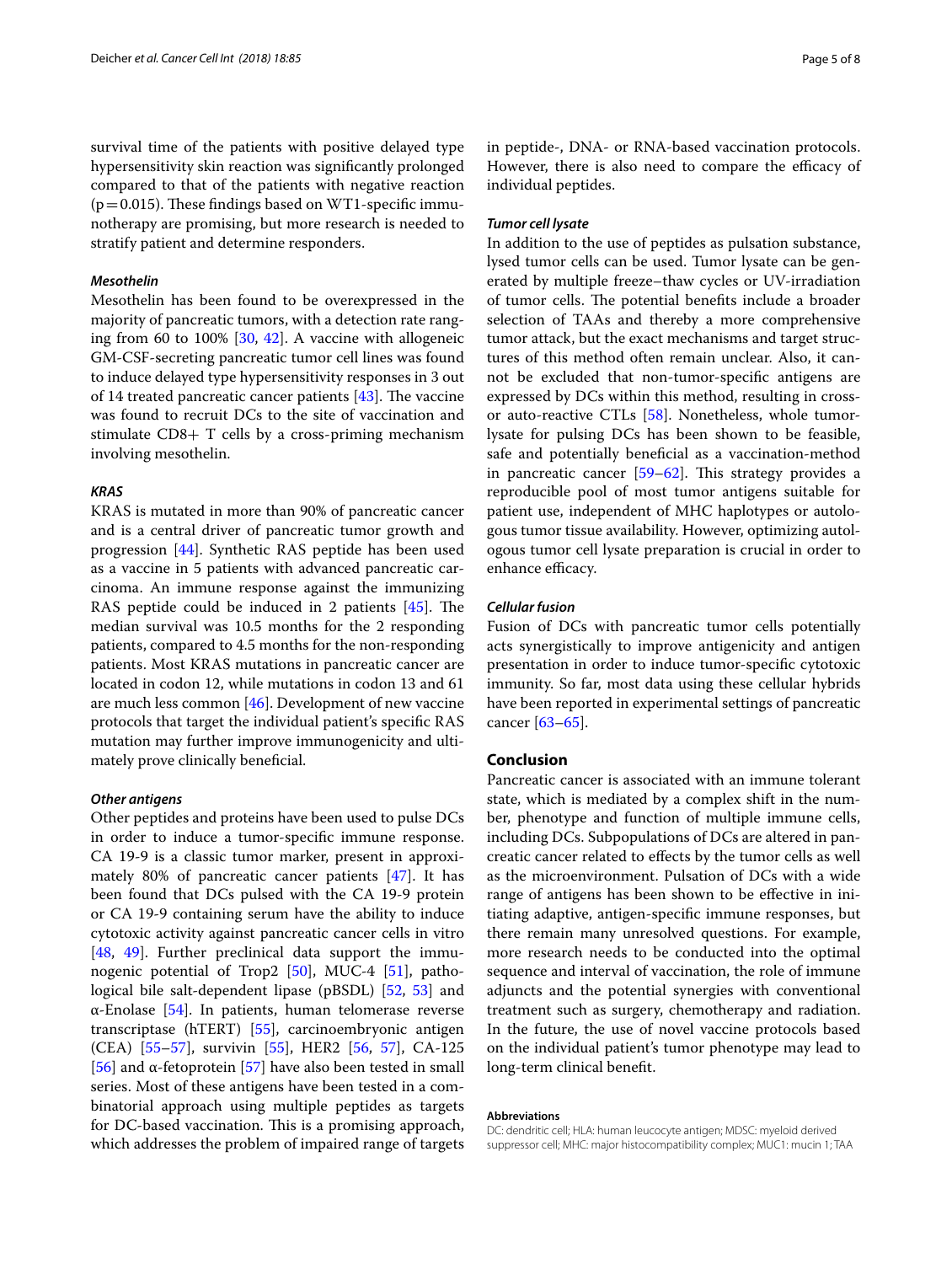: tumor associated antigen; TAP: transporter for antigen presentation; Treg: regulatory T cell; WT1: Wilms tumor 1.

#### **Authors' contributions**

AD performed the literature review and wrote the frst draft. BT, GL and RA participated in clinical data interpretation and manuscript editing. MB assisted in experimental data interpretation. DA conceived the study, assisted in manuscript writing and provided overall supervision for the work. All authors read and approved the fnal manuscript.

#### **Author details**

<sup>1</sup> Department of Surgery, Clinical Sciences Lund, Lund University and Skåne University Hospital, 221 85 Lund, Sweden. <sup>2</sup> Faculty of Medicine, Ruprecht-Karls-Universität Heidelberg, Heidelberg, Germany.

#### **Acknowledgements**

Not applicable.

#### **Competing interests**

The authors declare that they have no competing interests.

#### **Availability of data and materials**

All data generated or analyzed during this study are included in this published article.

#### **Consent for publication**

Not applicable.

#### **Ethics approval and consent to participate**

Not applicable.

#### **Funding**

The study was supported by SWElife/Vinnova, the Royal Physiographic Society of Lund, the Magnus Bergvall Foundation, the Tore Nilsson Foundation, the Inga and John Hain Foundation for Medical Research and the Crafoord Foundation. The funding bodies had no role in study design, data collection/ analysis/interpretation or manuscript preparation.

## **Publisher's Note**

Springer Nature remains neutral with regard to jurisdictional claims in published maps and institutional afliations.

#### Received: 12 February 2018 Accepted: 12 June 2018 Published online: 18 June 2018

#### **References**

- <span id="page-5-0"></span>1. Siegel RL, Miller KD, Jemal A. Cancer statistics, 2017. CA Cancer J Clin. 2017;67(1):7–30.
- <span id="page-5-1"></span>2. Ansari D, Tingstedt B, Andersson B, Holmquist F, Sturesson C, Williamsson C, Sasor A, Borg D, Bauden M, Andersson R. Pancreatic cancer: yesterday, today and tomorrow. Future Oncol. 2016;12(16):1929–46.
- <span id="page-5-2"></span>3. Carrato A, Falcone A, Ducreux M, Valle JW, Parnaby A, Djazouli K, Alnwick-Allu K, Hutchings A, Palaska C, Parthenaki I. A systematic review of the burden of pancreatic cancer in Europe: real-world impact on survival, quality of life and costs. J Gastrointest Cancer. 2015;46(3):201–11.
- <span id="page-5-3"></span>4. Lee HS, Park SW. Systemic chemotherapy in advanced pancreatic cancer. Gut Liver. 2016;10(3):340–7.
- <span id="page-5-4"></span>5. Menon S, Shin S, Dy G. Advances in cancer immunotherapy in solid tumors. Cancers. 2016;8(12):106.
- <span id="page-5-5"></span>6. Bailey P, Chang DK, Nones K, Johns AL, Patch AM, Gingras MC, Miller DK, Christ AN, Bruxner TJ, Quinn MC, et al. Genomic analyses identify molecular subtypes of pancreatic cancer. Nature. 2016;531(7592):47–52.
- <span id="page-5-6"></span>7. Balachandran VP, Luksza M, Zhao JN, Makarov V, Moral JA, Remark R, Herbst B, Askan G, Bhanot U, Senbabaoglu Y, et al. Identifcation of unique neoantigen qualities in long-term survivors of pancreatic cancer. Nature. 2017;551(7681):512–6.
- <span id="page-5-7"></span>8. Boltjes A, van Wijk F. Human dendritic cell functional specialization in steady-state and infammation. Front Immunol. 2014;5:131.
- <span id="page-5-8"></span>9. Hanahan D, Weinberg RA. Hallmarks of cancer: the next generation. Cell. 2011;144(5):646–74.
- <span id="page-5-9"></span>10. Dallal RM, Christakos P, Lee K, Egawa S, Son YI, Lotze MT. Paucity of dendritic cells in pancreatic cancer. Surgery. 2002;131(2):135–8.
- <span id="page-5-10"></span>11. Tjomsland V, Sandstrom P, Spangeus A, Messmer D, Emilsson J, Falkmer U, Falkmer S, Magnusson KE, Borch K, Larsson M. Pancreatic adenocarcinoma exerts systemic effects on the peripheral blood myeloid and plasmacytoid dendritic cells: an indicator of disease severity? BMC Cancer. 2010;10:87.
- <span id="page-5-26"></span>12. Hirooka S, Yanagimoto H, Satoi S, Yamamoto T, Toyokawa H, Yamaki S, Yui R, Inoue K, Michiura T, Kwon AH. The role of circulating dendritic cells in patients with unresectable pancreatic cancer. Anticancer Res. 2011;31(11):3827–34.
- <span id="page-5-11"></span>13. Yamamoto T, Yanagimoto H, Satoi S, Toyokawa H, Yamao J, Kim S, Terakawa N, Takahashi K, Kwon AH. Circulating myeloid dendritic cells as prognostic factors in patients with pancreatic cancer who have undergone surgical resection. J Surg Res. 2012;173(2):299–308.
- <span id="page-5-12"></span>14. Takahashi K, Toyokawa H, Takai S, Satoi S, Yanagimoto H, Terakawa N, Araki H, Kwon AH, Kamiyama Y. Surgical infuence of pancreatectomy on the function and count of circulating dendritic cells in patients with pancreatic cancer. Cancer Immunol Immunother. 2006;55(7):775–84.
- <span id="page-5-13"></span>15. Hiraoka N, Yamazaki-Itoh R, Ino Y, Mizuguchi Y, Yamada T, Hirohashi S, Kanai Y. CXCL17 and ICAM2 are associated with a potential anti-tumor immune response in early intraepithelial stages of human pancreatic carcinogenesis. Gastroenterology. 2011;140(1):310–21.
- <span id="page-5-14"></span>16. Bellone G, Carbone A, Smirne C, Scirelli T, Bufolino A, Novarino A, Stacchini A, Bertetto O, Palestro G, Sorio C, et al. Cooperative induction of a tolerogenic dendritic cell phenotype by cytokines secreted by pancreatic carcinoma cells. J Immunol. 2006;177(5):3448–60.
- <span id="page-5-15"></span>17. Basso D, Fogar P, Falconi M, Fadi E, Sperti C, Frasson C, Greco E, Tamburrino D, Teolato S, Moz S, et al. Pancreatic tumors and immature immunosuppressive myeloid cells in blood and spleen: role of inhibitory co-stimulatory molecules PDL1 and CTLA4. An in vivo and in vitro study. PLoS ONE. 2013;8(1):e54824.
- <span id="page-5-16"></span>18. Karakhanova S, Link J, Heinrich M, Shevchenko I, Yang Y, Hassenpfug M, Bunge H, von Ahn K, Brecht R, Mathes A, et al. Characterization of myeloid leukocytes and soluble mediators in pancreatic cancer: importance of myeloid-derived suppressor cells. Oncoimmunology. 2015;4(4):e998519.
- <span id="page-5-17"></span>19. Markowitz J, Wang J, Vangundy Z, You J, Yildiz V, Yu L, Foote IP, Branson OE, Stif AR, Brooks TR, et al. Nitric oxide mediated inhibition of antigen presentation from DCs to CD4(+) T cells in cancer and measurement of STAT1 nitration. Sci Rep. 2017;7(1):15424.
- <span id="page-5-18"></span>20. Kenkel JA, Tseng WW, Davidson MG, Tolentino LL, Choi O, Bhattacharya N, Seeley ES, Winer DA, Reticker-Flynn NE, Engleman EG. An immunosuppressive dendritic cell subset accumulates at secondary sites and promotes metastasis in pancreatic cancer. Cancer Res. 2017;77(15):4158–70.
- <span id="page-5-19"></span>21. Tjomsland V, Spangeus A, Sandstrom P, Borch K, Messmer D, Larsson M. Semi mature blood dendritic cells exist in patients with ductal pancreatic adenocarcinoma owing to infammatory factors released from the tumor. PLoS ONE. 2010;5(10):e13441.
- <span id="page-5-20"></span>22. Pandha H, Rigg A, John J, Lemoine N. Loss of expression of antigenpresenting molecules in human pancreatic cancer and pancreatic cancer cell lines. Clin Exp Immunol. 2007;148(1):127–35.
- <span id="page-5-21"></span>23. Azmi AS, Bao B, Sarkar FH. Exosomes in cancer development, metastasis, and drug resistance: a comprehensive review. Cancer Metastasis Rev. 2013;32(3–4):623–42.
- <span id="page-5-22"></span>24. Friedman A, Hao W. The role of exosomes in pancreatic cancer microenvironment. Bull Math Biol. 2018;80(5):1111–33.
- <span id="page-5-23"></span>25. Zhou M, Chen J, Zhou L, Chen W, Ding G, Cao L. Pancreatic cancer derived exosomes regulate the expression of TLR4 in dendritic cells via miR-203. Cell Immunol. 2014;292(1–2):65–9.
- <span id="page-5-24"></span>26. Ding G, Zhou L, Qian Y, Fu M, Chen J, Chen J, Xiang J, Wu Z, Jiang G, Cao L. Pancreatic cancer-derived exosomes transfer miRNAs to dendritic cells and inhibit RFXAP expression via miR-212-3p. Oncotarget. 2015;6(30):29877–88.
- <span id="page-5-25"></span>27. Yan Y, Fu G, Ming L. Role of exosomes in pancreatic cancer. Oncol Lett. 2018;15(5):7479–88.
- <span id="page-5-27"></span>28. Lundgren S, Karnevi E, Elebro J, Nodin B, Karlsson MCI, Eberhard J, Leandersson K, Jirstrom K. The clinical importance of tumour-infltrating macrophages and dendritic cells in periampullary adenocarcinoma differs by morphological subtype. J Transl Med. 2017;15(1):152.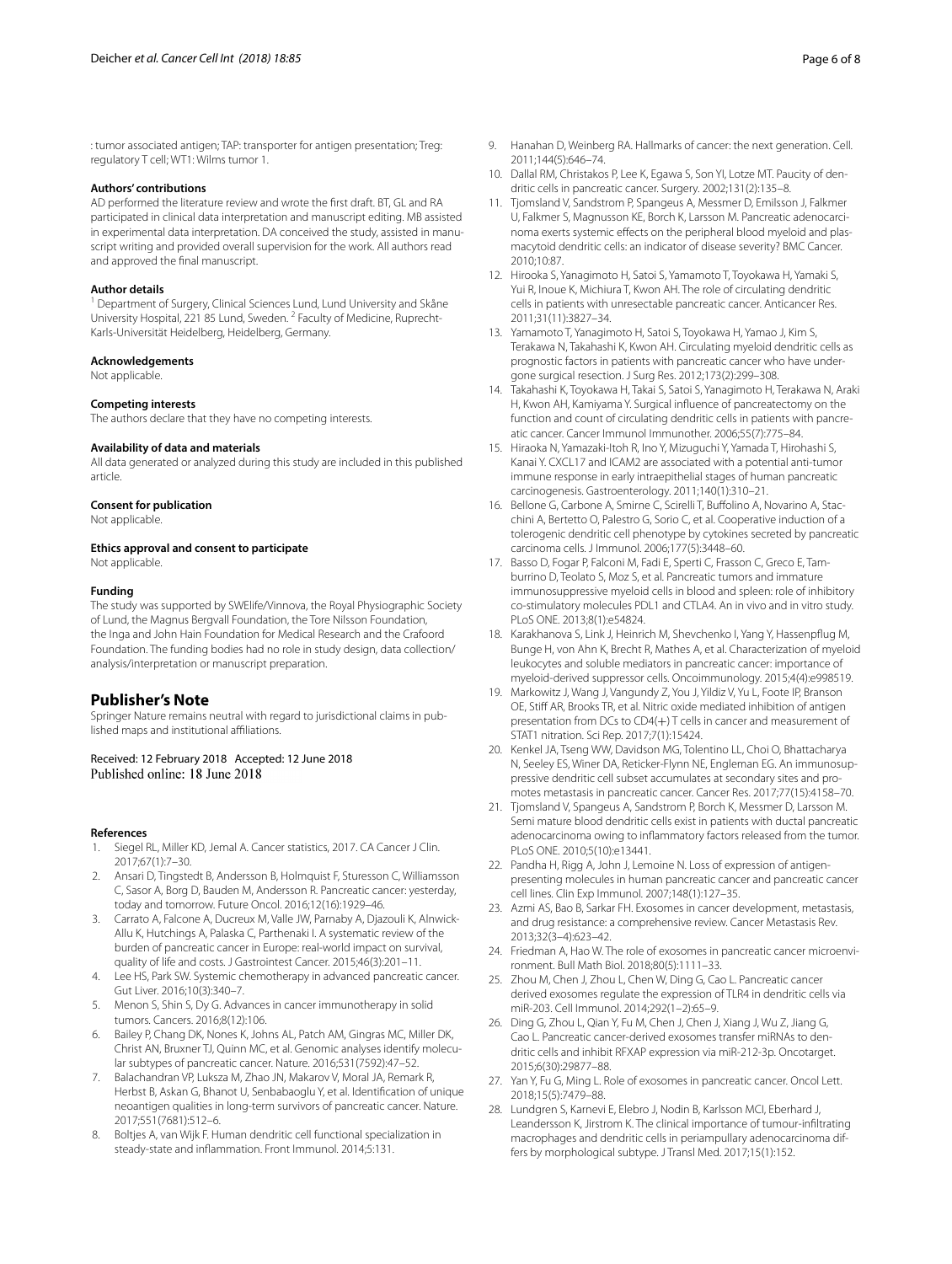- <span id="page-6-0"></span>29. Chen J, Li HY, Wang D, Zhao JJ, Guo XZ. Human dendritic cells transfected with amplifed MUC1 mRNA stimulate cytotoxic T lymphocyte responses against pancreatic cancer in vitro. J Gastroenterol Hepatol. 2011;26(10):1509–18.
- <span id="page-6-1"></span>30. Liu H, Shi J, Anandan V, Wang HL, Diehl D, Blansfeld J, Gerhard G, Lin F. Reevaluation and identifcation of the best immunohistochemical panel (pVHL, Maspin, S100P, IMP-3) for ductal adenocarcinoma of the pancreas. Arch Pathol Lab Med. 2012;136(6):601–9.
- <span id="page-6-2"></span>31. Pecher G, Haring A, Kaiser L, Thiel E. Mucin gene (MUC1) transfected dendritic cells as vaccine: results of a phase I/II clinical trial. Cancer Immunol Immunother. 2002;51(11–12):669–73.
- <span id="page-6-3"></span>32. Kondo H, Hazama S, Kawaoka T, Yoshino S, Yoshida S, Tokuno K, Takashima M, Ueno T, Hinoda Y, Oka M. Adoptive immunotherapy for pancreatic cancer using MUC1 peptide-pulsed dendritic cells and activated T lymphocytes. Anticancer Res. 2008;28(1B):379–87.
- <span id="page-6-4"></span>33. Lepisto AJ, Moser AJ, Zeh H, Lee K, Bartlett D, McKolanis JR, Geller BA, Schmotzer A, Potter DP, Whiteside T, et al. A phase I/II study of a MUC1 peptide pulsed autologous dendritic cell vaccine as adjuvant therapy in patients with resected pancreatic and biliary tumors. Cancer Ther. 2008;6(B):955–64.
- <span id="page-6-5"></span>34. Rong Y, Qin X, Jin D, Lou W, Wu L, Wang D, Wu W, Ni X, Mao Z, Kuang T, et al. A phase I pilot trial of MUC1-peptide-pulsed dendritic cells in the treatment of advanced pancreatic cancer. Clin Exp Med. 2012;12(3):173–80.
- <span id="page-6-6"></span>35. Shindo Y, Hazama S, Maeda Y, Matsui H, Iida M, Suzuki N, Yoshimura K, Ueno T, Yoshino S, Sakai K, et al. Adoptive immunotherapy with MUC1 mRNA transfected dendritic cells and cytotoxic lymphocytes plus gemcitabine for unresectable pancreatic cancer. J Transl Med. 2014;12:175.
- <span id="page-6-7"></span>36. Oji Y, Nakamori S, Fujikawa M, Nakatsuka S, Yokota A, Tatsumi N, Abeno S, Ikeba A, Takashima S, Tsujie M, et al. Overexpression of the Wilms' tumor gene WT1 in pancreatic ductal adenocarcinoma. Cancer Sci. 2004;95(7):583–7.
- <span id="page-6-8"></span>37. Koido S, Homma S, Okamoto M, Takakura K, Mori M, Yoshizaki S, Tsukinaga S, Odahara S, Koyama S, Imazu H, et al. Treatment with chemotherapy and dendritic cells pulsed with multiple Wilms' tumor 1 (WT1)-specifc MHC class I/II-restricted epitopes for pancreatic cancer. Clin Cancer Res. 2014;20(16):4228–39.
- <span id="page-6-12"></span>38. Mayanagi S, Kitago M, Sakurai T, Matsuda T, Fujita T, Higuchi H, Taguchi J, Takeuchi H, Itano O, Aiura K, et al. Phase I pilot study of Wilms tumor gene 1 peptide-pulsed dendritic cell vaccination combined with gemcitabine in pancreatic cancer. Cancer Sci. 2015;106(4):397–406.
- <span id="page-6-11"></span>39. Takakura K, Koido S, Kan S, Yoshida K, Mori M, Hirano Y, Ito Z, Kobayashi H, Takami S, Matsumoto Y, et al. Prognostic markers for patient outcome following vaccination with multiple MHC Class I/II-restricted WT1 peptide-pulsed dendritic cells plus chemotherapy for pancreatic cancer. Anticancer Res. 2015;35(1):555–62.
- <span id="page-6-9"></span>40. Tsukinaga S, Kajihara M, Takakura K, Ito Z, Kanai T, Saito K, Takami S, Kobayashi H, Matsumoto Y, Odahara S, et al. Prognostic signifcance of plasma interleukin-6/-8 in pancreatic cancer patients receiving chemoimmunotherapy. World J Gastroenterol. 2015;21(39):11168–78.
- <span id="page-6-10"></span>41. Okamoto M, Kobayashi M, Yonemitsu Y, Koido S, Homma S. Dendritic cell-based vaccine for pancreatic cancer in Japan. World J Gastrointest Pharmacol Ther. 2016;7(1):133–8.
- <span id="page-6-19"></span>42. Argani P, Iacobuzio-Donahue C, Ryu B, Rosty C, Goggins M, Wilentz RE, Murugesan SR, Leach SD, Jafee E, Yeo CJ, et al. Mesothelin is overexpressed in the vast majority of ductal adenocarcinomas of the pancreas: identifcation of a new pancreatic cancer marker by serial analysis of gene expression (SAGE). Clin Cancer Res. 2001;7(12):3862–8.
- <span id="page-6-13"></span>43. Thomas AM, Santarsiero LM, Lutz ER, Armstrong TD, Chen YC, Huang LQ, Laheru DA, Goggins M, Hruban RH, Jafee EM. Mesothelin-specifc CD8(+) T cell responses provide evidence of in vivo cross-priming by antigen-presenting cells in vaccinated pancreatic cancer patients. J Exp Med. 2004;200(3):297–306.
- <span id="page-6-20"></span>44. Eser S, Schnieke A, Schneider G, Saur D. Oncogenic KRAS signalling in pancreatic cancer. Br J Cancer. 2014;111(5):817–22.
- <span id="page-6-14"></span>45. Gjertsen MK, Bakka A, Breivik J, Saeterdal I, Gedde-Dahl T 3rd, Stokke KT, Solheim BG, Egge TS, Soreide O, Thorsby E, et al. Ex vivo ras peptide vaccination in patients with advanced pancreatic cancer: results of a phase I/II study. Int J Cancer. 1996;65(4):450–3.
- <span id="page-6-21"></span>46. Bournet B, Buscail C, Muscari F, Cordelier P, Buscail L. Targeting KRAS for diagnosis, prognosis, and treatment of pancreatic cancer: Hopes and realities. Eur J Cancer. 2016;54:75–83.
- <span id="page-6-22"></span>47. Poruk KE, Gay DZ, Brown K, Mulvihill JD, Boucher KM, Scaife CL, Firpo MA, Mulvihill SJ. The clinical utility of CA 19-9 in pancreatic adenocarcinoma: diagnostic and prognostic updates. Curr Mol Med. 2013;13(3):340–51.
- <span id="page-6-23"></span>48. Marten A, Schottker B, Ziske C, Weineck S, Buttgereit P, Huhn D, Sauerbruch T, Schmidt-Wolf IG. Increase of the immunostimulatory efect of dendritic cells by pulsing with CA 19-9 protein. J Immunother. 2000;23(4):464–72.
- <span id="page-6-24"></span>49. Marten A, Ziske C, Schottker B, Renoth S, Weineck S, Buttgereit P, Schakowski F, Klingmuller D, Scheffold C, von Rucker A, et al. Increase in the immunostimulatory effect of dendritic cells by pulsing with serum derived from pancreatic and colorectal cancer patients. Int J Colorectal Dis. 2000;15(4):197–205.
- <span id="page-6-25"></span>50. Cubas R, Zhang S, Li M, Chen C, Yao Q. Chimeric Trop2 virus-like particles: a potential immunotherapeutic approach against pancreatic cancer. J Immunother. 2011;34(3):251–63.
- <span id="page-6-26"></span>51. Chen J, Guo XZ, Li HY, Liu X, Ren LN, Wang D, Zhao JJ. Generation of CTL responses against pancreatic cancer in vitro using dendritic cells cotransfected with MUC4 and survivin RNA. Vaccine. 2013;31(41):4585–90.
- <span id="page-6-27"></span>52. Collignon A, Perles-Barbacaru AT, Robert S, Silvy F, Martinez E, Crenon I, Germain S, Garcia S, Viola A, Lombardo D, et al. A pancreatic tumor-specifc biomarker characterized in humans and mice as an immunogenic onco-glycoprotein is efficient in dendritic cell vaccination. Oncotarget. 2015;6(27):23462–79.
- <span id="page-6-28"></span>53. Franceschi C, Collignon A, Isnardon D, Benkoel L, Verine A, Silvy F, Bernard JP, Lombardo D, Beraud E, Olive D, et al. A novel tumor-associated pancreatic glycoprotein is internalized by human dendritic cells and induces their maturation. J Immunol. 2011;186(7):4067–77.
- <span id="page-6-29"></span>54. Cappello P, Tomaino B, Chiarle R, Ceruti P, Novarino A, Castagnoli C, Migliorini P, Perconti G, Giallongo A, Milella M, et al. An integrated humoral and cellular response is elicited in pancreatic cancer by alphaenolase, a novel pancreatic ductal adenocarcinoma-associated antigen. Int J Cancer. 2009;125(3):639–48.
- <span id="page-6-15"></span>55. Mehrotra S, Britten CD, Chin S, Garrett-Mayer E, Cloud CA, Li M, Scurti G, Salem ML, Nelson MH, Thomas MB, et al. Vaccination with poly(IC:LC) and peptide-pulsed autologous dendritic cells in patients with pancreatic cancer. J Hematol Oncol. 2017;10(1):82.
- <span id="page-6-16"></span>56. Kimura Y, Tsukada J, Tomoda T, Takahashi H, Imai K, Shimamura K, Sunamura M, Yonemitsu Y, Shimodaira S, Koido S, et al. Clinical and immunologic evaluation of dendritic cell-based immunotherapy in combination with gemcitabine and/or S-1 in patients with advanced pancreatic carcinoma. Pancreas. 2012;41(2):195–205.
- <span id="page-6-30"></span>57. Nakamura I, Kanazawa M, Sato Y, Irisawa A, Takagi T, Ogata T, Kashimura S, Kenjo A, Suzuki H, Shibata M, et al. Clinical evaluation of dendritic cells vaccination for advanced cancer patients at Fukushima Medical University. Fukushima J Med Sci. 2012;58(1):40–8.
- <span id="page-6-31"></span>58. Schnurr M, Galambos P, Scholz C, Then F, Dauer M, Endres S, Eigler A. Tumor cell lysate-pulsed human dendritic cells induce a T-cell response against pancreatic carcinoma cells: an in vitro model for the assessment of tumor vaccines. Cancer Res. 2001;61(17):6445–50.
- <span id="page-6-17"></span>59. Nakamura M, Wada J, Suzuki H, Tanaka M, Katano M, Morisaki T. Longterm outcome of immunotherapy for patients with refractory pancreatic cancer. Anticancer Res. 2009;29(3):831–6.
- 60. Bauer C, Bauernfeind F, Sterzik A, Orban M, Schnurr M, Lehr HA, Endres S, Eigler A, Dauer M. Dendritic cell-based vaccination combined with gemcitabine increases survival in a murine pancreatic carcinoma model. Gut. 2007;56(9):1275–82.
- <span id="page-6-18"></span>61. Bauer C, Dauer M, Saraj S, Schnurr M, Bauernfeind F, Sterzik A, Junkmann J, Jakl V, Kief R, Oduncu F, et al. Dendritic cell-based vaccination of patients with advanced pancreatic carcinoma: results of a pilot study. Cancer Immunol Immunother. 2011;60(8):1097–107.
- <span id="page-6-32"></span>62. Tang ZH, Qiu WH, Wu GS, Yang XP, Zou SQ, Qiu FZ. The immunotherapeutic effect of dendritic cells vaccine modified with interleukin-18 gene and tumor cell lysate on mice with pancreatic carcinoma. World J Gastroenterol. 2002;8(5):908–12.
- <span id="page-6-33"></span>63. Koido S, Homma S, Kan S, Takakura K, Namiki Y, Kobayashi H, Ito Z, Uchiyama K, Kajihara M, Arihiro S, et al. Induction of antigen-specifc cytotoxic T lymphocytes by fusion cells generated from allogeneic plasmacytoid dendritic and tumor cells. Int J Oncol. 2014;45(1):470–8.